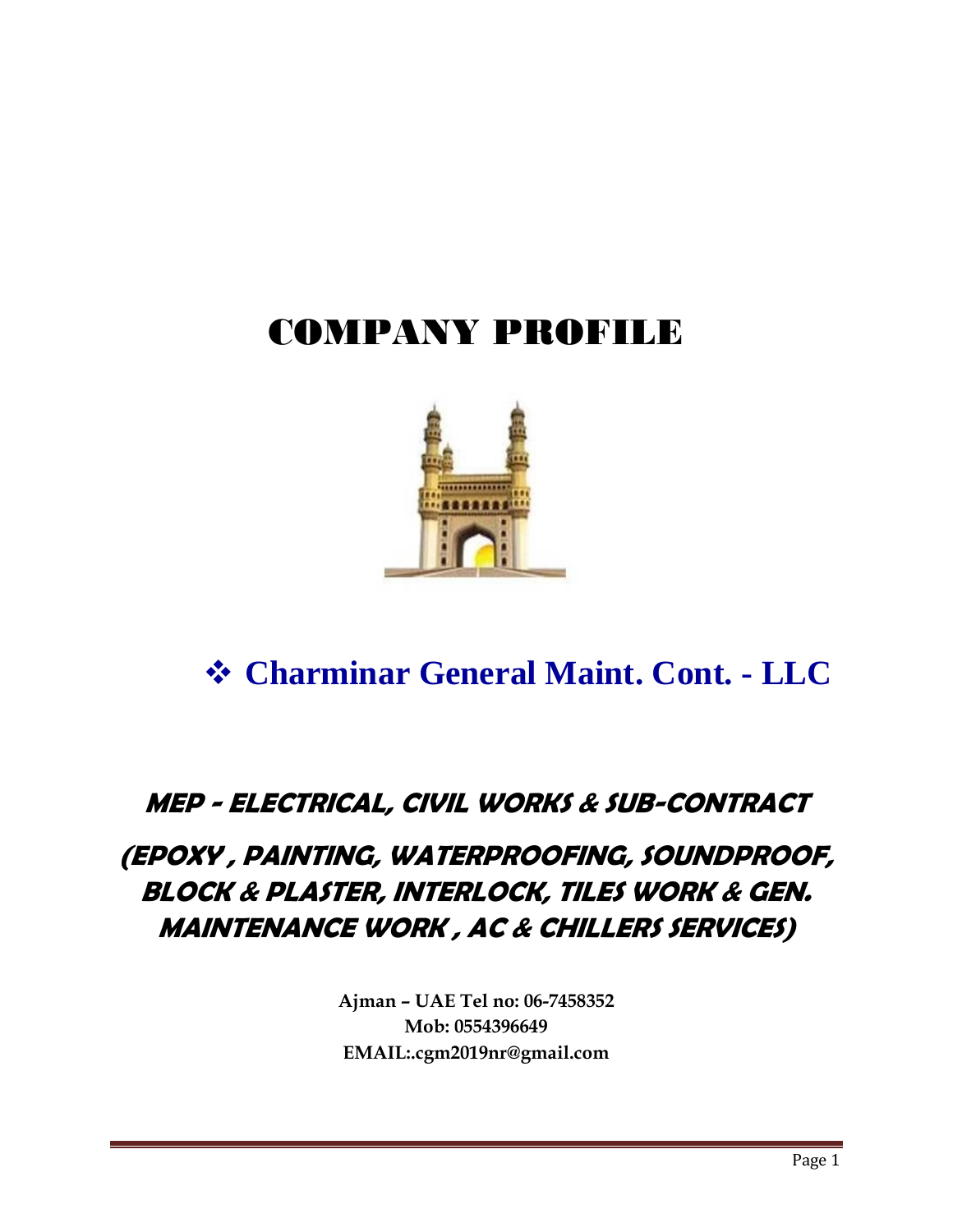

#### **INTRODUCTION**

**M/s Charminar** company is a quality management that was established in 2013, provides a truly independent and personal service. In an industry where knowledge and experience counts, our talented team of key personnel enjoys a wealth of experience, providing in-depth understanding of your particular needs and requirements, which are unique to every building.

To this end, Charminar creates its own team for each contract to provide regular maintenance and servicing.

#### **OUR VISION**

To meet the growing demand of

MEP -Electrical, Civil works & Sub-contract works with the latest art of technology in order to satisfy our customer requirement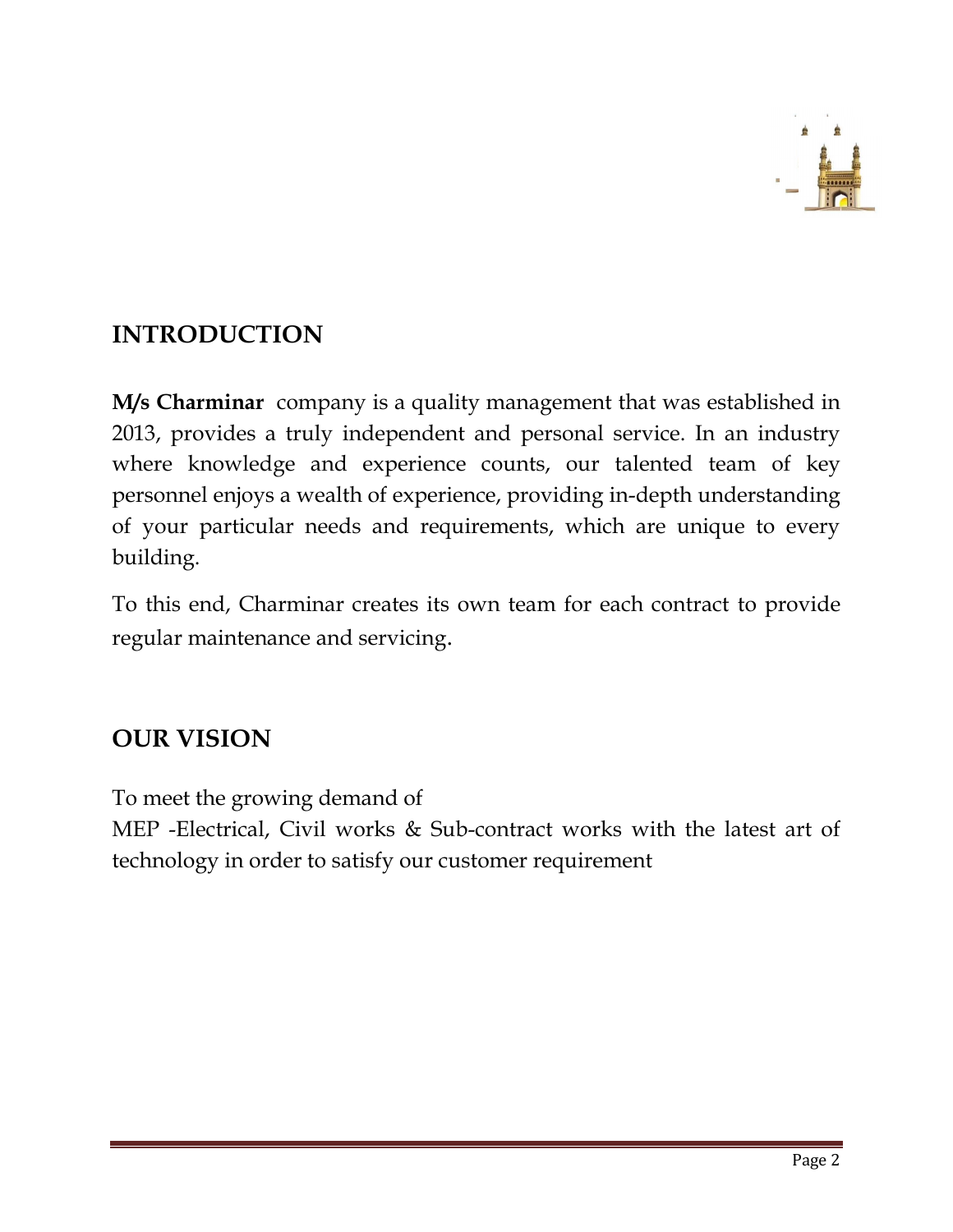#### **OUR CORE VALUES**

- *Customer First.* We view our company through our customer's eyes. We realize that this means that we have to constantly try to find solutions to improve the quality of service so that we exceed our customer's expectations.
- *Lead Through Innovation.* We are constantly working to improve our service and efficiencies in order to deliver smarter solutions faster. We anticipate our customer's needs by implementing the latest techniques and newest technology and products. We challenge the way things have always been done. If our solutions offer a cost savings, we pass it on to our customer.
- *One Company, One Team.* Charminar strives to treat every member of our company with respect and dignity no matter what their position is in the company. We encourage our employees to do the same to achieve results beyond expectations
- *Personal Accountability for Excellence.* At Charminar we understand that trust is earned. When we make a promise, we keep that promise. We set our standards high with regard to performance. At Charminar superior performance is not an expectation, it is a reality.
- *Integrity*. We always want to act ethically, honestly and fairly in all situations - Whether we are at work or in the community.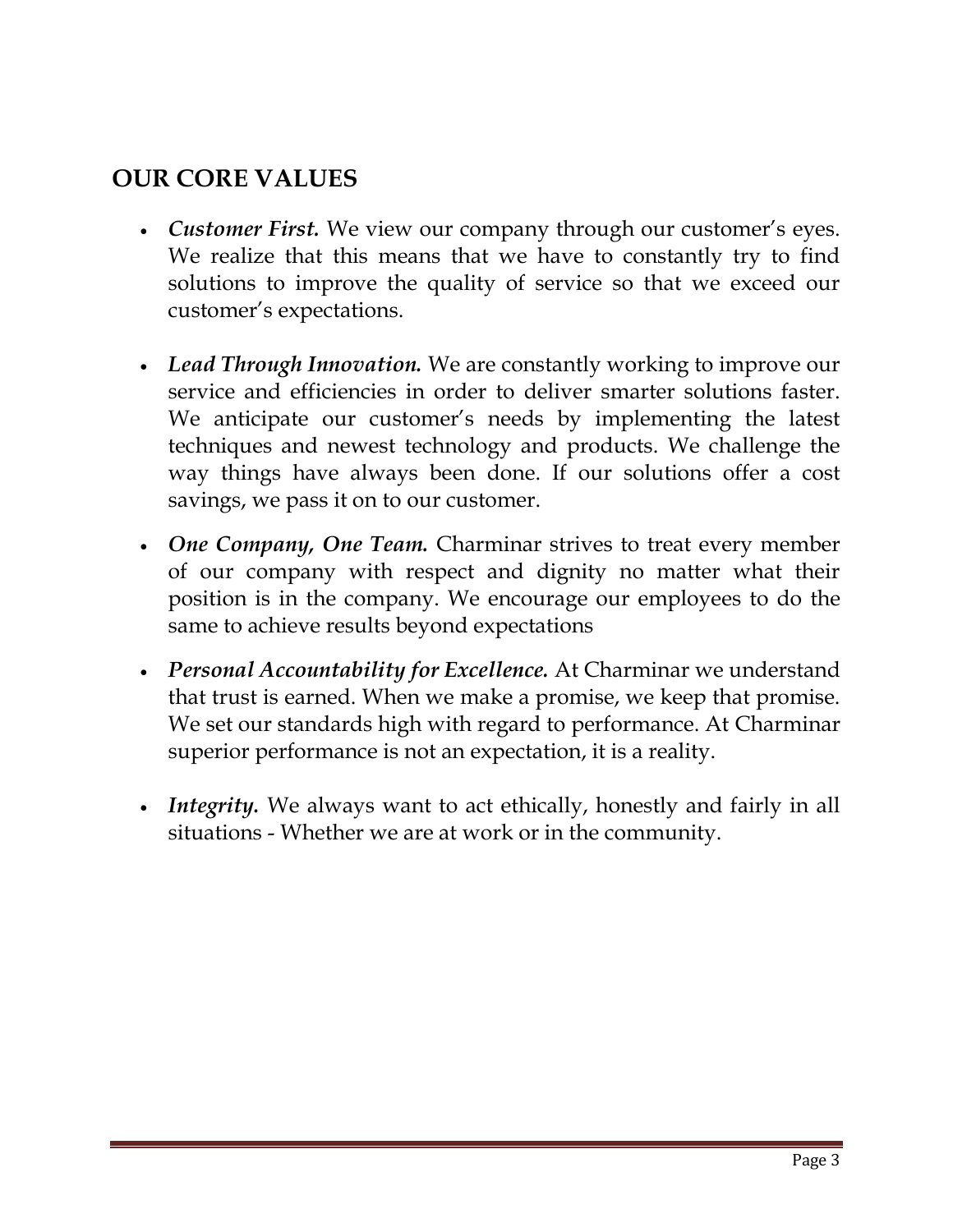### *LICENSE – Charminar General Maint Contr LLC* ❖ **Charminar General Maint Cont LLC**



| <b>Latin Wallen</b>                |                                                         |                               | License No. 65047                  | رخصة تجارية / Trade License                        |                                                                        | ACCINo. 68755<br>رقم المجل التجاري   Register No.   61073 | رقم الفرفة                       |  |
|------------------------------------|---------------------------------------------------------|-------------------------------|------------------------------------|----------------------------------------------------|------------------------------------------------------------------------|-----------------------------------------------------------|----------------------------------|--|
| License Details                    |                                                         |                               |                                    | تجنيد رخصة / Renew License                         |                                                                        |                                                           | تفاصيل الرخصة                    |  |
| <b>Trade Name</b>                  | CHARMINAR GENERAL MAINT.CONT-L.L.C                      |                               |                                    | لاسم النجزي شارميتار لمقاولات الصيانة العامة ذ.م.م |                                                                        |                                                           |                                  |  |
| Legal Form                         | Limited Liability Company                               |                               |                                    |                                                    |                                                                        | الشكل النابولي شركة ذأت مصلولية محلودة                    |                                  |  |
|                                    |                                                         | Expire Date 2020-02-27 sketch |                                    |                                                    |                                                                        | Issue Date 2013-02-25                                     |                                  |  |
|                                    |                                                         |                               |                                    |                                                    |                                                                        |                                                           |                                  |  |
| رقم الجواز/ Passport               |                                                         | الجنسية/ Nationality          |                                    |                                                    | اسم المدير/ Manager Name                                               |                                                           |                                  |  |
| 7692713                            |                                                         | البند<br>India                |                                    |                                                    | کوفوری ناراسارینی<br>KOVVURI NARASA REDDY                              |                                                           |                                  |  |
| Activites                          |                                                         |                               |                                    |                                                    |                                                                        |                                                           | الانشطة                          |  |
| <b>Buildings Cleaning Services</b> |                                                         |                               |                                    |                                                    |                                                                        | خدمات التنظيف الداخلية للمبانى                            |                                  |  |
| <b>Plastering Works</b>            |                                                         |                               |                                    |                                                    |                                                                        |                                                           | أعمال التطيين للمباني - البلاستر |  |
| Décor Works                        |                                                         |                               |                                    |                                                    |                                                                        | أعمال تتفيذ التصميم الداخلي - الديكور                     |                                  |  |
| <b>Buildings Maintenance</b>       |                                                         |                               |                                    |                                                    |                                                                        |                                                           | صيانة الماتي                     |  |
| Tinging and Painting Works         |                                                         |                               |                                    |                                                    |                                                                        |                                                           | أعمال الطلاءوالدهانات للمباني    |  |
| <b>Electrical Construction</b>     |                                                         |                               |                                    |                                                    |                                                                        |                                                           | المفاولات الكبربانية             |  |
| صنلوق الريد<br>$P.O.$ Box          | تاریخ انتهاء عقد الاتوار<br><b>Contract Expiry Date</b> |                               | اسم الزجر /Lessor                  |                                                    | Address / organ                                                        |                                                           |                                  |  |
| 1745                               | 2020-02-19                                              |                               | على عبدالله عبدالوحن ال على        |                                                    | شقة رقم 8، النخيل1<br>Kind of Structure Flat-Apartment No. 8, Nakheel1 |                                                           |                                  |  |
|                                    |                                                         |                               |                                    |                                                    |                                                                        |                                                           | للإحطات                          |  |
| رقم الموظف .Emp Nu                 |                                                         |                               | Voucher Date, 2019-02-24 والمسابقة |                                                    |                                                                        | رقم الايصال Voucher No. 30114998                          |                                  |  |
|                                    |                                                         |                               |                                    |                                                    | <b>Print Date</b>                                                      | 2019-02-27                                                | تاريخ الطباعة                    |  |
|                                    |                                                         |                               |                                    |                                                    |                                                                        |                                                           |                                  |  |
|                                    |                                                         |                               |                                    |                                                    |                                                                        |                                                           |                                  |  |
|                                    |                                                         |                               |                                    |                                                    |                                                                        |                                                           |                                  |  |
|                                    |                                                         |                               |                                    |                                                    |                                                                        |                                                           |                                  |  |
|                                    |                                                         |                               |                                    |                                                    |                                                                        |                                                           |                                  |  |
|                                    |                                                         |                               |                                    |                                                    |                                                                        |                                                           |                                  |  |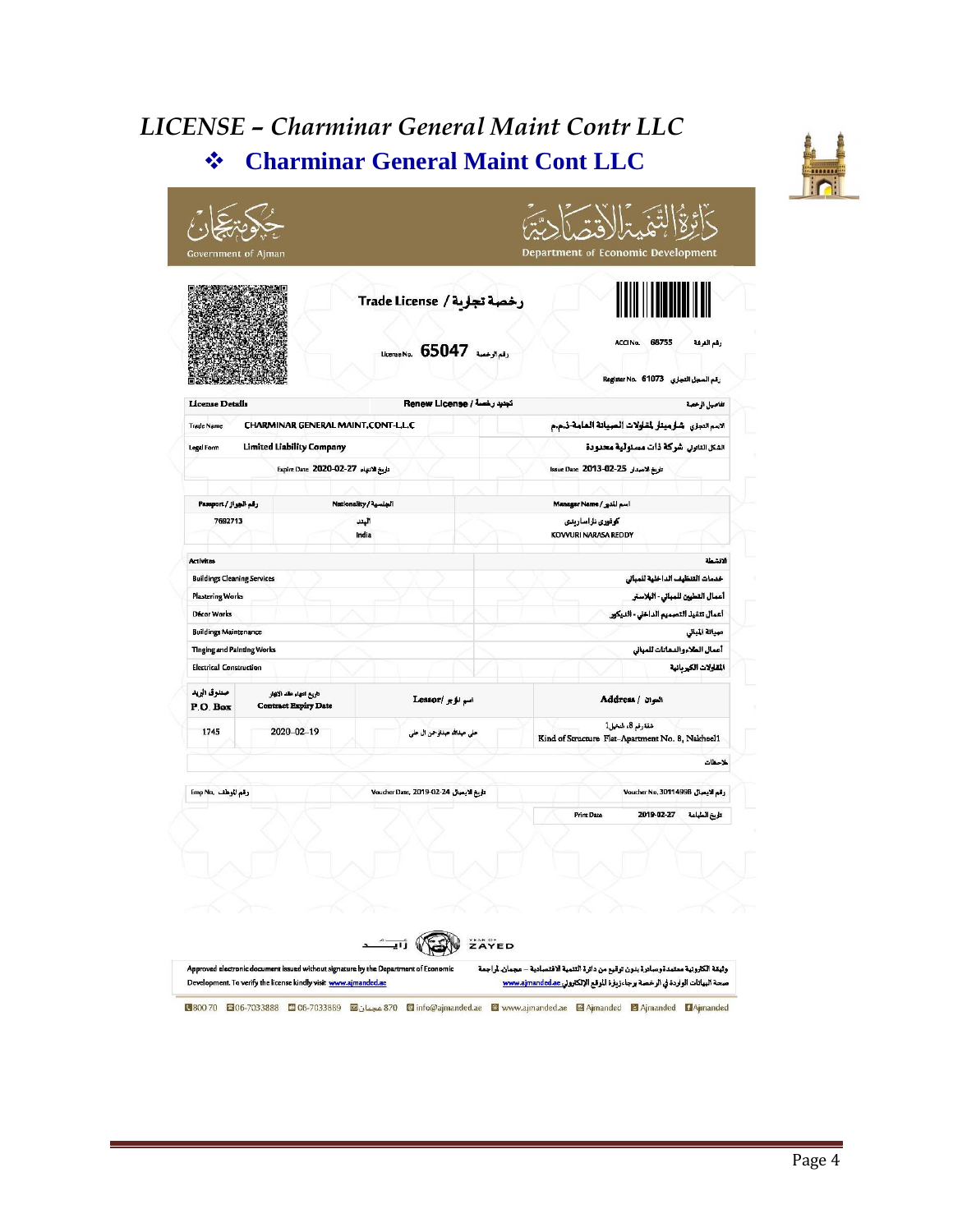

## **Services rendered by CHARMINAR:**

- ➢ MEP Electrical
- ➢ Epoxy Painting , Cold room flooring , Kitchen Flooring
- $\triangleright$  Painting Small to Big
- ➢ Waterproofing
- ➢ Block Work
- ➢ Manpower Supply
- ➢ Plaster work
- $\triangleright$  Civil works
- ➢ Building General Maintenance
- $\triangleright$  Tiles work, Interlock work.
- ➢ Building AMC
- ➢ Interior cleaning services for buildings
- ➢ Air-conditions & Chiller services

## **QUALITY POLICY**

Charminar group Is committed to provision of quality cleaning services. All the staff is responsible for compliance with the Quality management system and for ensuring that all Procedures and work instructions are properly executed and that standards are meet.

All affected staff shall be trained in those processes they are required to perform. The adoption of the quality management system is

Essential to the continued Growth and success of the Business.